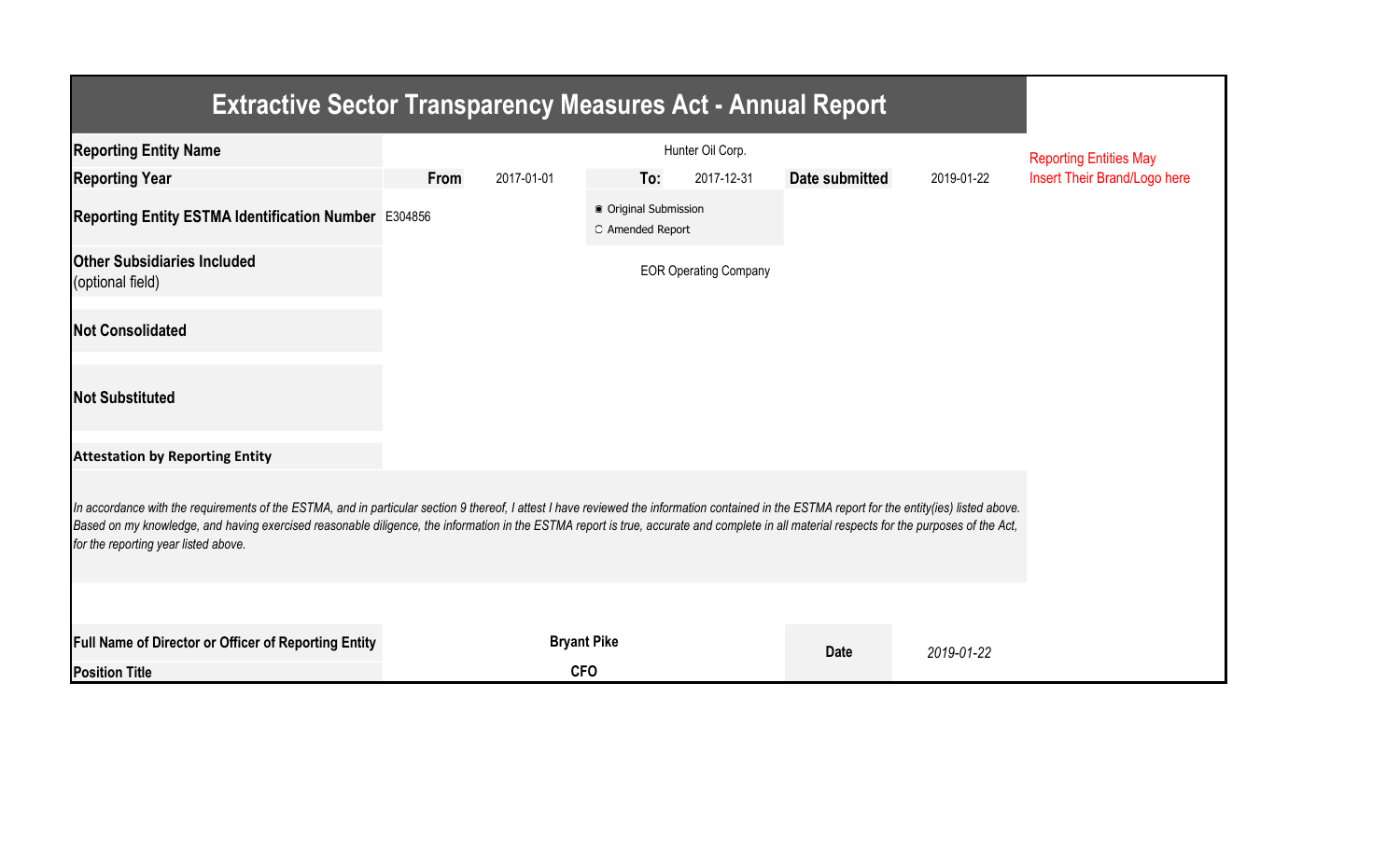| Extractive Sector Transparency Measures Act - Annual Report                                                                                                                      |                              |                                                                                 |                                    |            |         |                                |                |                  |                                               |                                      |                                                                                                                      |  |
|----------------------------------------------------------------------------------------------------------------------------------------------------------------------------------|------------------------------|---------------------------------------------------------------------------------|------------------------------------|------------|---------|--------------------------------|----------------|------------------|-----------------------------------------------|--------------------------------------|----------------------------------------------------------------------------------------------------------------------|--|
| <b>Reporting Year</b><br><b>Reporting Entity Name</b><br><b>Reporting Entity ESTMA</b><br><b>Identification Number</b><br><b>Subsidiary Reporting Entities (if</b><br>necessary) | From:                        | 2017-01-01                                                                      | To:<br>Hunter Oil Corp.<br>E304856 | 2017-12-31 |         | <b>Currency of the Report</b>  | <b>USD</b>     |                  |                                               |                                      |                                                                                                                      |  |
|                                                                                                                                                                                  | <b>Payments by Payee</b>     |                                                                                 |                                    |            |         |                                |                |                  |                                               |                                      |                                                                                                                      |  |
| Country                                                                                                                                                                          | Payee Name <sup>1</sup>      | Departments, Agency, etc<br>within Payee that Received<br>Payments <sup>2</sup> | <b>Taxes</b>                       | Royalties  | Fees    | <b>Production Entitlements</b> | <b>Bonuses</b> | <b>Dividends</b> | Infrastructure<br><b>Improvement Payments</b> | <b>Total Amount paid to</b><br>Payee | Notes <sup>34</sup>                                                                                                  |  |
| United States of America                                                                                                                                                         | State of New Mexico          |                                                                                 | 2,962                              |            | 2,064   |                                |                |                  |                                               |                                      | 5,026 Fees relate to Lease rental fees.<br>Taxes Ad Valorem taxes                                                    |  |
| United States of America                                                                                                                                                         | New Mexico State Land Office |                                                                                 |                                    |            | 102,557 |                                |                |                  |                                               |                                      | Lease purchaes and recording fees<br>102,557 paid to record lease assignments<br>\$101,200, & misc lease rental fees |  |
|                                                                                                                                                                                  |                              |                                                                                 |                                    |            |         |                                |                |                  |                                               |                                      |                                                                                                                      |  |
|                                                                                                                                                                                  |                              |                                                                                 |                                    |            |         |                                |                |                  |                                               |                                      |                                                                                                                      |  |
|                                                                                                                                                                                  |                              |                                                                                 |                                    |            |         |                                |                |                  |                                               |                                      |                                                                                                                      |  |
|                                                                                                                                                                                  |                              |                                                                                 |                                    |            |         |                                |                |                  |                                               |                                      |                                                                                                                      |  |
|                                                                                                                                                                                  |                              |                                                                                 |                                    |            |         |                                |                |                  |                                               |                                      |                                                                                                                      |  |
|                                                                                                                                                                                  |                              |                                                                                 |                                    |            |         |                                |                |                  |                                               |                                      |                                                                                                                      |  |
|                                                                                                                                                                                  |                              |                                                                                 |                                    |            |         |                                |                |                  |                                               |                                      |                                                                                                                      |  |
|                                                                                                                                                                                  |                              |                                                                                 |                                    |            |         |                                |                |                  |                                               |                                      |                                                                                                                      |  |
|                                                                                                                                                                                  |                              |                                                                                 |                                    |            |         |                                |                |                  |                                               |                                      |                                                                                                                      |  |
|                                                                                                                                                                                  |                              |                                                                                 |                                    |            |         |                                |                |                  |                                               |                                      |                                                                                                                      |  |
|                                                                                                                                                                                  |                              |                                                                                 |                                    |            |         |                                |                |                  |                                               |                                      |                                                                                                                      |  |
|                                                                                                                                                                                  |                              |                                                                                 |                                    |            |         |                                |                |                  |                                               |                                      |                                                                                                                      |  |
|                                                                                                                                                                                  |                              |                                                                                 |                                    |            |         |                                |                |                  |                                               |                                      |                                                                                                                      |  |
|                                                                                                                                                                                  |                              |                                                                                 |                                    |            |         |                                |                |                  |                                               |                                      |                                                                                                                      |  |
|                                                                                                                                                                                  |                              |                                                                                 |                                    |            |         |                                |                |                  |                                               |                                      |                                                                                                                      |  |
|                                                                                                                                                                                  |                              |                                                                                 |                                    |            |         |                                |                |                  |                                               |                                      |                                                                                                                      |  |
|                                                                                                                                                                                  |                              |                                                                                 |                                    |            |         |                                |                |                  |                                               |                                      |                                                                                                                      |  |
|                                                                                                                                                                                  |                              |                                                                                 |                                    |            |         |                                |                |                  |                                               |                                      |                                                                                                                      |  |
| <b>Additional Notes:</b>                                                                                                                                                         |                              |                                                                                 |                                    |            |         |                                |                |                  |                                               |                                      |                                                                                                                      |  |